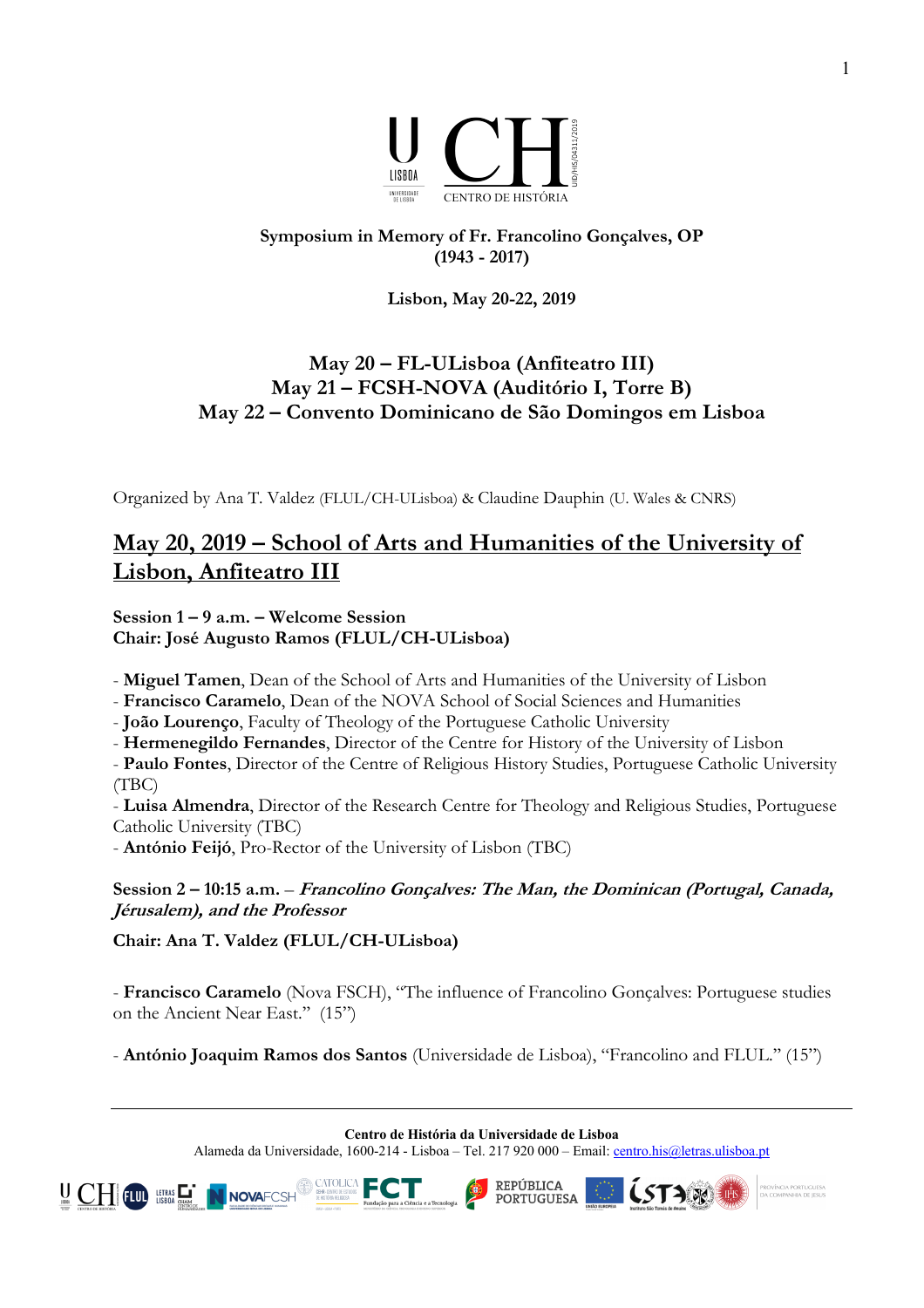- **fr. José Manuel Nunes, OP** (Prior Provincial of the Province of Portugal), "The Relevance of Francolino Gonçalves towards the Ecclesial Praxis.'' (15")

*Coffee Break* (11 a.m. – 11:30 a.m.)

#### **Session 3 – 11:30 a.m. – The Adoptive Land: Toponymy**

#### **Chair: Claudine Dauphin (U. of Wales & CNRS)**

- **Thomas L. Thompson** (University of Copenhagen), "*Toponomie Palestinienne* and a Regional History of Palestine." (25)"

 $Q&A-15"$ 

**Free Lunch – 12:10 p.m. – 2 p.m.**

#### **Session 4 – 2 p.m. – Biblical Historiography: from Exodus to Exile**

**Chair: Florentino García Martínez (KULeuven)**

- **Arnaud Sérandour (EPHE)**, "Rapports entre les livres d'Esdras et de Néhémie, en hébreu et en grec, avec le livre de Jérémie.'' (25")

- **Émile Puech (EBAF, Jerusalem)**, "Les *ostraca* de Lakish et le prophète Jérémie''. (25")

**- Martin Staszak, OP** (Prieur du Couvent Saint-Etienne, Jerusalem), "Le degré d'alphabétisation de le *Gola* babylonienne et des gens du pays: les textes bibliques et les sources cunéiformes''. (25")

 $Q&A-15"$ 

*Coffee Break* (3:30 p.m. – 4 p.m.)

### **Session 5 – 4 p.m. – "Long ago God spoke to our ancestors in many and various ways by the prophets" (Heb 1:1): Prophets and Prophecy** (session I)

**Chair: Paulo Fontes (CEHR-UCP)**

- **Hedwige Rouillard-Bonraisin** (EPHE), "Détruire et reconstruire les villes chez les prophètes hébraïques." (25")

- **Nicola Agnoli** (EBAF, Jerusalem), "Le motif de l'envoi des serviteurs de Dieu, les prophètes, dans le livre de Jérémie: une formule littéraire en evolution.'' (25")

- **Ingrid Hjelm** (University of Copenhagen), "The Provenance of the Hezekiah Narrative and Its Function within Books of Kings and Isaiah.'' (25")

 $Q&A-15"$ 

**Centro de História da Universidade de Lisboa**

Alameda da Universidade, 1600-214 - Lisboa – Tel. 217 920 000 – Email: centro.his@letras.ulisboa.pt





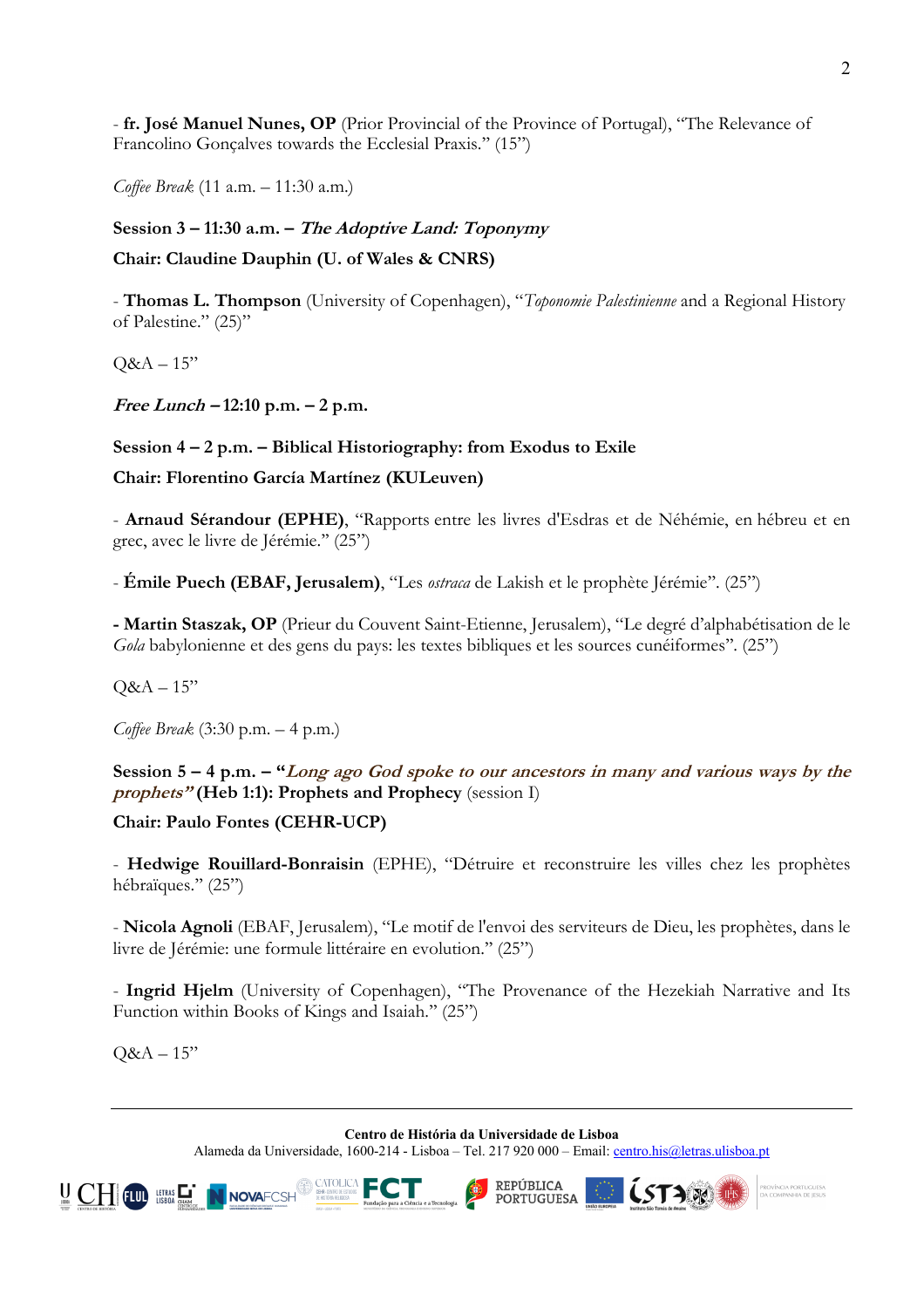**7:15 p.m. – Mass at the Dominican Convent of São Domingos de Benfica, Lisbon**

**8 p.m. – Dinner by invitation at the Dominican Convent sponsored by the Institute of Saint Thomas of Aquinas and hosted by the Prior Provincial of Portugal, fr. José Nunes, OP, gathering family, speakers, former students, and friends.**

Family and friends offer testimonies on the life and work of Francolino.

Presentation of the film "Francolino Gonçalves (Corujas 1943 – Jérusalem 2017): *Saudade* Portugal – Passion Terre Sainte " created and edited by **Claudine Dauphin** (University of Wales & CNRS) and **Jean-Michel de Tarragon, OP** (Archives de l'EBAF, Jerusalem)

# **May 21, 2019 – FCSH – Auditório I, Torre B**

**Session 1 – 9 a.m. – "Long ago God spoke to our ancestors in many and various ways by the prophets" (Heb 1:1): Prophets and Prophecy** (session II)

## **Chair: Maria Helena Trindade Lopes (Nova-FCSH)**

- **Lukasz Popko, OP** (EBAF, Jerusalem), "Why does the Masoretic Text insist that Moses was 'the Servant of the Lord'?" (25")

- **Paolo Garuti, OP** (EBAF, Jerusalem), "Le rôle des textes prophétiques dans la définition de la 'nouvelle alliance' selon l'épître aux Hébreux.'' (25")

- **Frédéric Manns, OFM** (SBF, Jerusalem), "Le quatrième Evangile relit le prophète Isaïe." (25")

 $O&A-15"$ 

*Coffee Break* (10 :30 a.m. – 11 a.m.)

**Session 2 – 11 a.m. – "Long ago God spoke to our ancestors in many and various ways by the prophets" (Heb 1:1): Prophets and Prophecy** (session III)

**Chair: João Lourenço (FT-UCP)**

- **Hervé Tremblay, OP** (Dominican College), "Quel rôle la disparition des prophètes bibliques auraitelle joué dans le processus de relecture?'" (25")

- **Julio Trebolle Barrera** (Universidad Complutense de Madrid), "Francolino's Favourite Books: Kings, Isaiah, and Jeremiah – The different processes of composition and edition." (25")

- **Maria Gorea** (Université Paris VIII), "Une coupe magique syriaque inédite." (25")

 $Q&A-15"$ 

**Free Lunch – 12:30 p.m. – 2:30 p.m.**

**Centro de História da Universidade de Lisboa** Alameda da Universidade, 1600-214 - Lisboa – Tel. 217 920 000 – Email: centro.his@letras.ulisboa.pt